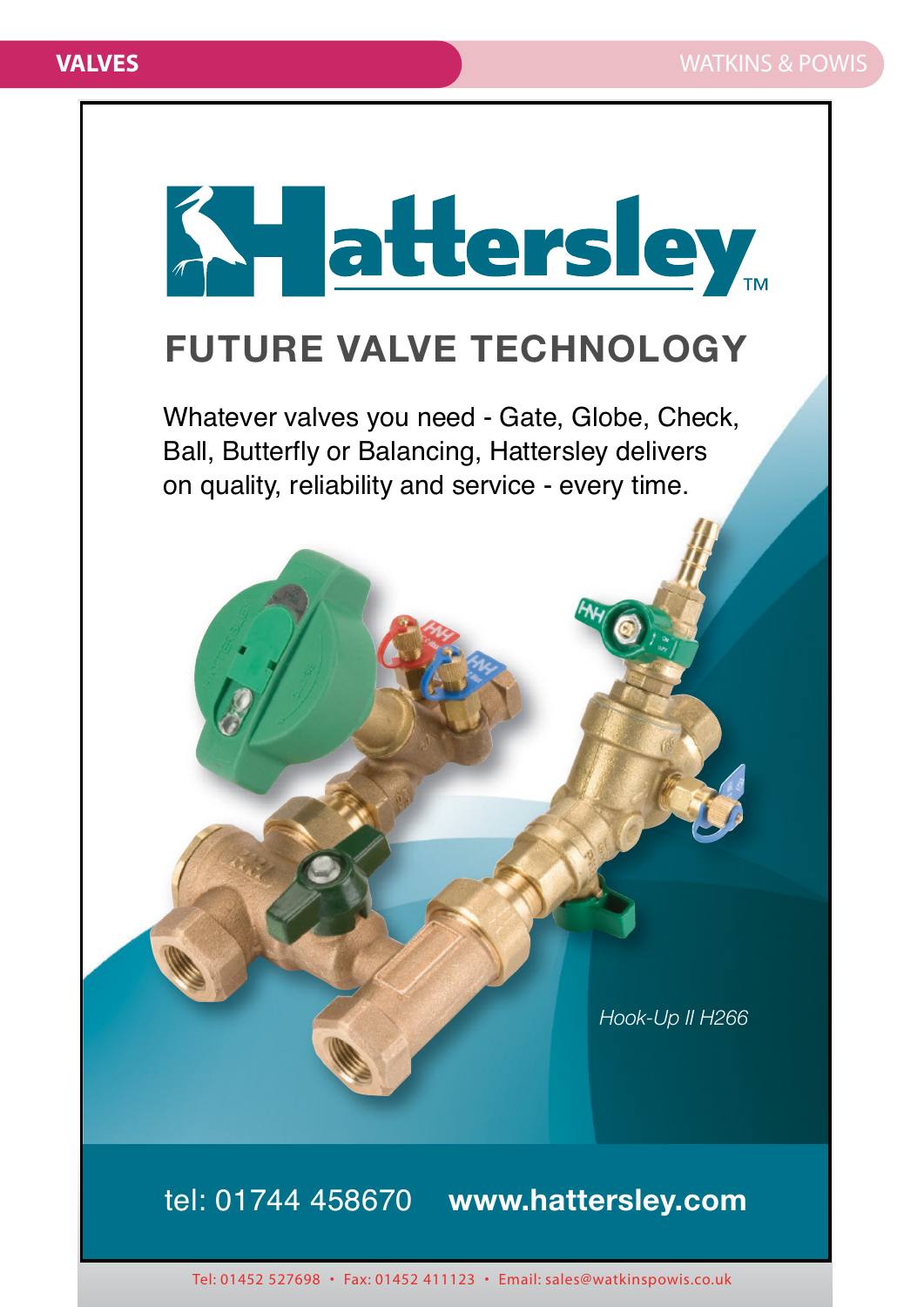DZR Ball Valves EN10266 BSP/Compression Ends, WRAS Approved Optional NPT, Tee Handle & Yellow Handle Gas Approved

|               | <b>LEVER</b>   | <b>EXT LEVER</b>  | <b>LOCKSHIELD</b>  |                  | <b>COMP LEVER</b> | <b>EXT LEVER</b>   | <b>LOCKSHIELD</b>   |
|---------------|----------------|-------------------|--------------------|------------------|-------------------|--------------------|---------------------|
| <b>SIZE</b>   | <b>FIG.100</b> | <b>FIG.100EXT</b> | <b>FIG. 100LS</b>  | <b>SIZE</b>      | <b>FIG.100C</b>   | FIG.100CEXT        | <b>FIG.100CLS</b>   |
| 1/4           | HA110008       | <b>HA1100EX08</b> | $*$                |                  | $*$               | $*$                | $*$                 |
| 3/8           | HA110010       | HA1100EX10        | $\ast$             |                  | $\ast$            | $\ast$             | $\ast$              |
| 1/2           | HA110015       | <b>HA1100EX15</b> | <b>HA1100LS015</b> | 15 <sub>mm</sub> | HA1100C15         | <b>HA1100CEX15</b> | <b>HA1100CLS15</b>  |
| 3/4           | HA110020       | HA1100EX20        | HA1100LS020        | 22mm             | HA1100C22         | HA1100CEX22        | <b>HA1100CLS22</b>  |
|               | HA110025       | HA1100EX25        | <b>HA1100LS025</b> | 28mm             | HA1100C28         | <b>HA1100CEX28</b> | <b>HATT100CLS28</b> |
| 11/4          | HA110032       | HA1100EX32        | HA1100LS032        | 35mm             | HA1100C35         | HA1100CEX35        | <b>HA1100CLS35</b>  |
| 11/2          | HA110040       | <b>HA1100EX40</b> | <b>HA1100LS040</b> | 42 <sub>mm</sub> | HA1100C42         | <b>HA1100CEX42</b> | <b>HA1100CLS42</b>  |
| $\mathcal{P}$ | HA110050       | HA1100EX50        | HA1100LS050        | 54 <sub>mm</sub> | HA1100C54         | <b>HA1100CEX54</b> | <b>HA1100CLS54</b>  |

## DZR Gate Valves EN12288 BSP/Compression Ends, WRAS Approved Optional NPT, Flanged & Bronze Material

|              |                  | <b>BSP DZR GATE VALVE</b> |                  | <b>COMP DZR GATE VALVE</b> |                 |  |
|--------------|------------------|---------------------------|------------------|----------------------------|-----------------|--|
| <b>SIZE</b>  | <b>FIG. 30LS</b> | FIG. 30WH                 | <b>SIZE</b>      | <b>FIG. 30LS</b>           | <b>FIG.30C</b>  |  |
| 1/2          | <b>HA130LS15</b> | HA130W15                  | 15mm             | <b>HA130CLS15</b>          | <b>HA130C15</b> |  |
| 3/4          | <b>HA130LS20</b> | HA130WH22                 | 22mm             | <b>HA130CLS22</b>          | HA130C22        |  |
| $\mathbf{1}$ | <b>HA130LS25</b> | <b>HA130WH25</b>          | 28mm             | <b>HA130CLS28</b>          | HA130C28        |  |
| 11/4         | <b>HA130LS32</b> | HA130WH32                 | 35mm             | <b>HA130CLS35</b>          | HA130C35        |  |
| 11/2         | <b>HA130LS40</b> | HA130WH40                 | 42mm             | <b>HA130CLS42</b>          | HA130C42        |  |
| 2            | <b>HA130LS50</b> | <b>HA130WH50</b>          | 54 <sub>mm</sub> | <b>HA130CLS54</b>          | HA130C54        |  |

## Bronze Valves BSP Ends

Optional NPT, Flanged, Material & Pressure Ratings

|             | <b>SWING</b><br><b>CHECK</b> | <b>STRAINER</b> | <b>GLOBE</b>  | <b>DRAIN COCK</b><br>L/S | <b>DRAIN COCK</b> | <b>LEVER DOC</b> |
|-------------|------------------------------|-----------------|---------------|--------------------------|-------------------|------------------|
| <b>SIZE</b> | <b>FIG.47</b>                | <b>FIG.807</b>  | <b>FIG.13</b> | <b>FIG.371LS</b>         | <b>FIG.370</b>    | <b>FIG.81HU</b>  |
| 1/2         | HA147015                     | HA1807015       | HA113015      | HA1371015                | HA1370015         | HA181015         |
| 3/4         | HA147020                     | HA1807020       | HA113020      | HA1371020                | HA1370020         | HA181020         |
|             | HA147025                     | HA1807025       | HA113025      | HA1371025                | HA1370025         | HA181025         |
| 11/4        | HA147032                     | HA1807032       | HA113032      | $\ast$                   | $\ast$            | HA181032         |
| 11/2        | HA147040                     | HA1807040       | HA113040      | $\ast$                   | $\ast$            | HA181040         |
|             | HA147050                     | HA1807050       | HA113050      | $\ast$                   | $\ast$            | $\ast$           |

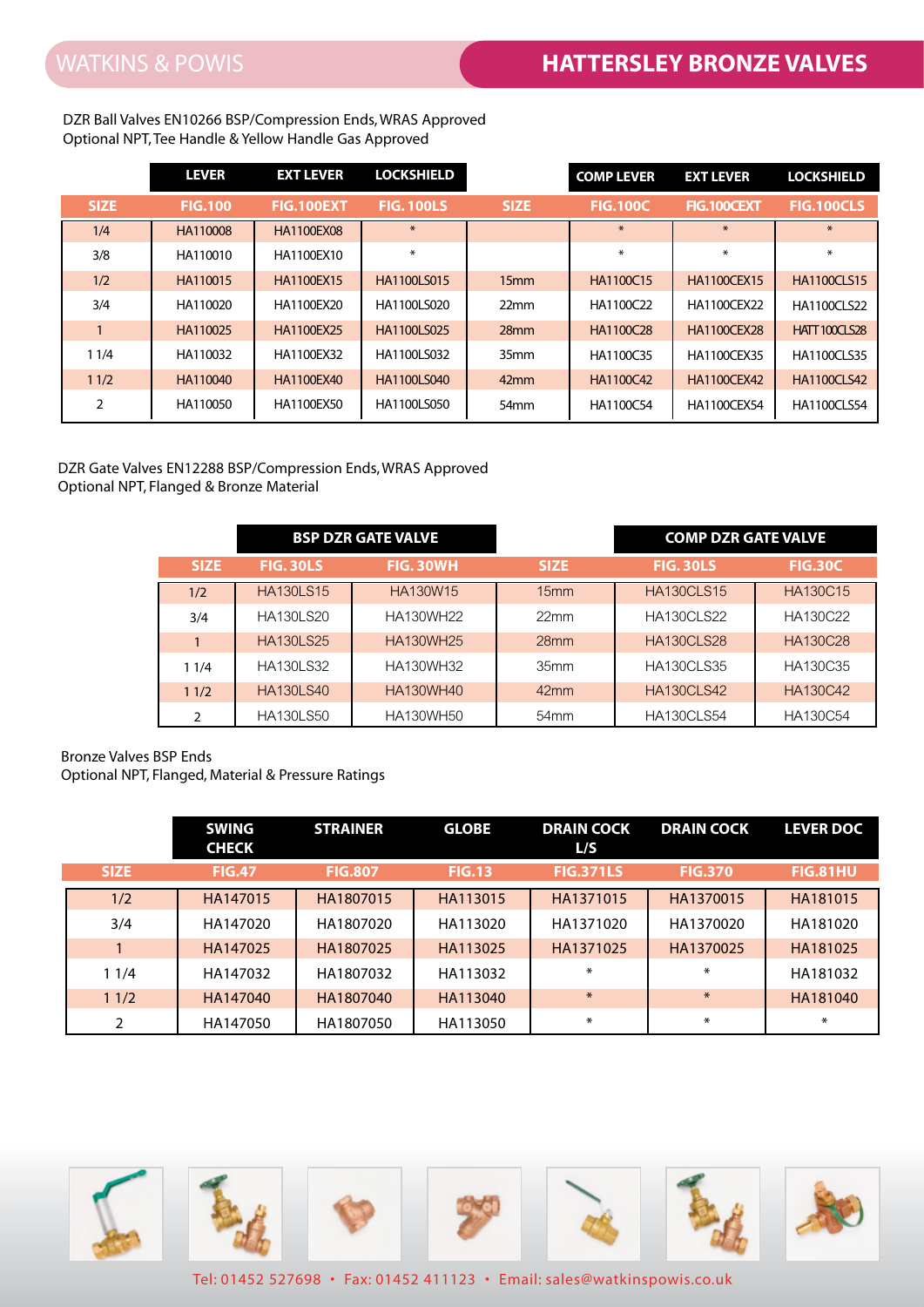Bronze Commissioning Valves BSP/Compression Ends, To BS7350, WRAS Approved

|                | <b>DRV</b>      | <b>M/STATION</b> | <b>FIXED ORIFICE DRV</b> | <b>COMMISSIONING VALVES</b> |                |            |
|----------------|-----------------|------------------|--------------------------|-----------------------------|----------------|------------|
| <b>SIZE</b>    | <b>FIG.1432</b> | <b>FIG.1000</b>  | <b>FIG.1732</b>          | <b>FIG No.</b>              | $15$ mm $-1/2$ | $22mm-3/4$ |
| 1/2            | HA114320015     | HA100015         | HA1173215                | <b>FIG.1432C</b>            | HA11432C15     | HA11432C22 |
| 3/4            | HA114320020     | HA100020         | HA1173220                | FIG.1732C                   | HA11732C15     | HA11732C22 |
|                | HA114320025     | HA100025         | HA1173225                | <b>FIG. 1432L</b>           | HA11432L15     | HA11432L20 |
| 11/4           | HA114320032     | HA100032         | HA1173232                | FIG.1732L                   | HA11732L15     | HA11732L20 |
| 11/2           | HA114320040     | HA100040         | HA1173240                | <b>FIG.1732M</b>            | HA11732M15     | HA11732M20 |
| $\overline{2}$ | HA114320050     | HA100050         | HA1173250                | <b>FIG.1000L</b>            | HA11000L15     | HA11000L20 |

## Cast Iron Commissioning Valves Flanged PN16, To BS7350

|                   | <b>COMM</b><br><b>STATION</b> | <b>DRV</b>        | <b>COMM SET</b>  | <b>VARIABLE DRV</b> | <b>DRV BFLY</b> | <b>METREX</b><br><b>COMM SET</b> |
|-------------------|-------------------------------|-------------------|------------------|---------------------|-----------------|----------------------------------|
| <b>SIZE</b>       | <b>FIG.M2000</b>              | <b>FIG.M733DR</b> | <b>FIG.M2733</b> | <b>FIG.M737</b>     | <b>FIG.973W</b> | <b>FIG.5973W</b>                 |
| 65 <sub>mm</sub>  | HA2200065                     | HA2733065         | HA22733065       | HA2737065           | HA2973065       | HA2593065                        |
| 80mm              | HA2200080                     | HA2733080         | HA22733080       | HA2737080           | HA2973080       | HA2593080                        |
| 100 <sub>mm</sub> | HA22000100                    | HA2733100         | HA22733100       | HA2737100           | HA2973100       | HA2593100                        |
| 125mm             | HA22000125                    | HA2733125         | HA22733125       | HA2737125           | HA2973125       | HA2593125                        |
| 150 <sub>mm</sub> | HA22000150                    | HA2733150         | HA22733150       | HA2737150           | HA2973150       | HA2593150                        |
| 200 <sub>mm</sub> | HA22000200                    | HA2733200         | HA22733200       | HA2737200           | HA2973200       | HA2593200                        |
| 250 <sub>mm</sub> | HA22000250                    | HA2733250         | HA22733250       | HA2737250           | HA2973250       | HA2593250                        |
| 300mm             | HA22000300                    | HA2733300         | HA22733300       | HA2737300           | HA2973300       | HA2593300                        |

Hattersley Offer A Wide Range Of Autoflow Bronze & Ductile Iron Automatic Balancing Valves.